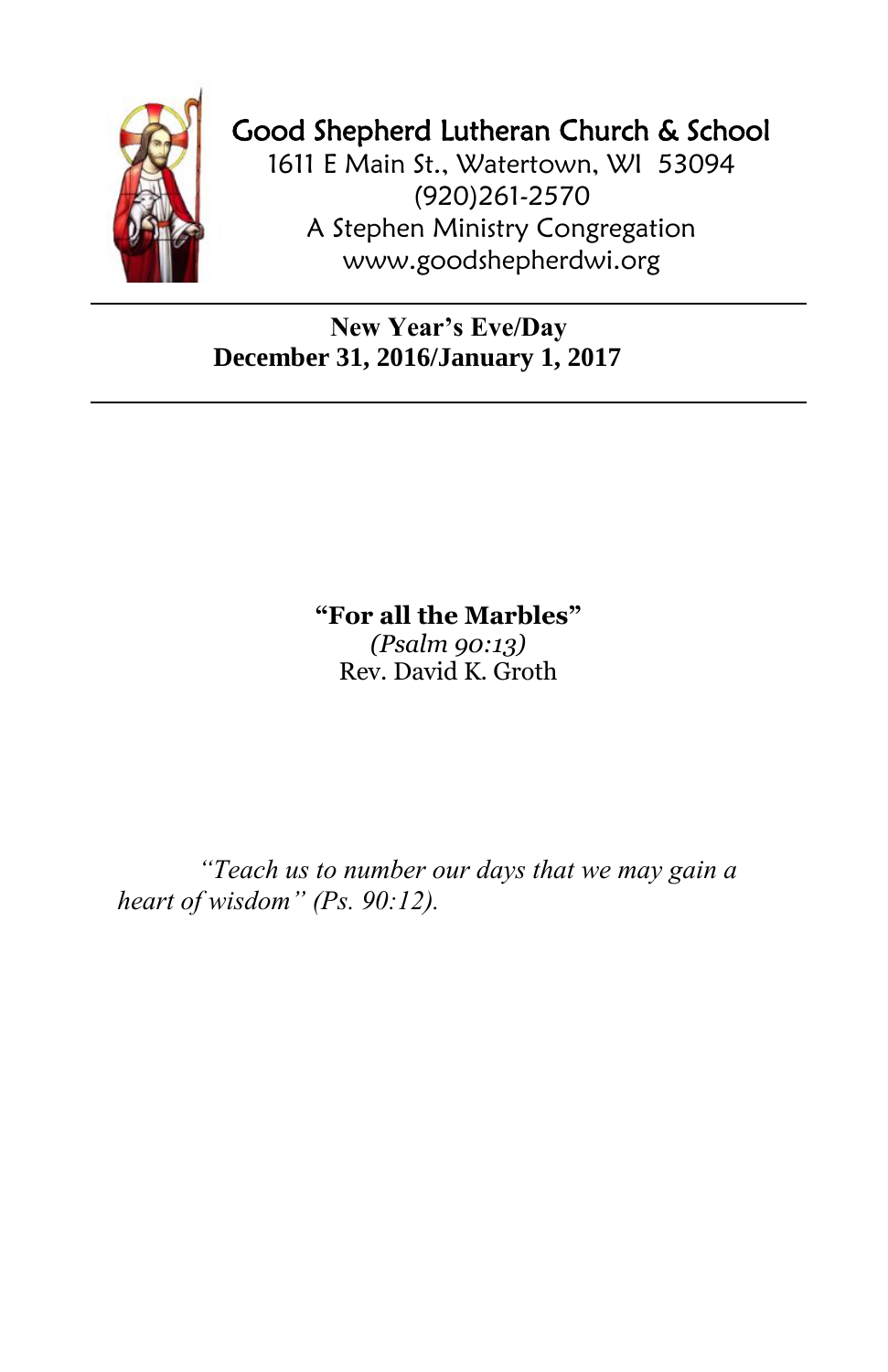**Collect of the Day:** Lord God, You made Your beloved Son, our Savior, subject to the Law and caused Him to shed His blood on our behalf. Grant us the true circumcision of the Spirit that our hearts may be made pure from all sins; through Jesus Christ, our Lord, who lives and reigns with You and the Holy Spirit, one God, now and forever. **Amen**

At its heart, Psalm 90 is a complaint to God about the brevity of life. It's far too short, the psalmist says, and then, "You turn us back to dust." We're about as substantial as dry grass. Therefore teach us to number our days that we may gain a heart of wisdom. "Teach us to number our days." That is, know what time it is in your life. Be aware, be mindful of how short life is. And then be deliberate about how you spend your days.

Right now in the United States, the average life span is 78.7 years. Of course, there are tons of variables; most of us won't suddenly expire at 78.7 years. But 78.7 years is the average lifespan. To make things simpler we'll round up to 79. Interesting enough, verse 10 of the psalm says "The years of our life are seventy, or if we have the strength eighty." Even after these millennia since the psalm is still on target.

If every year was represented by one marble, this is what 79 years looks like. Doesn't look like much, does it? Kind of unimpressive. Here's to you! And that's precisely the point. We wish it were more, something that looks more like this, provided most of them were strong, healthy years. But this is what we get, and they go by quickly. And we wouldn't characterize all of them as good years, either. There's certainly good to be found in all of them, things for which to give thanks to God in all of them, but we don't want to overlook the difficulties lurking within. Job said, "Man who is born of woman is of few days and full of trouble" (14:1).

Now I know some of you are well over 79. That's great! Your cup runneth over! Give thanks to God. He still has plans for you. And we give thanks to God for you because there's a certain wisdom and seasoning that only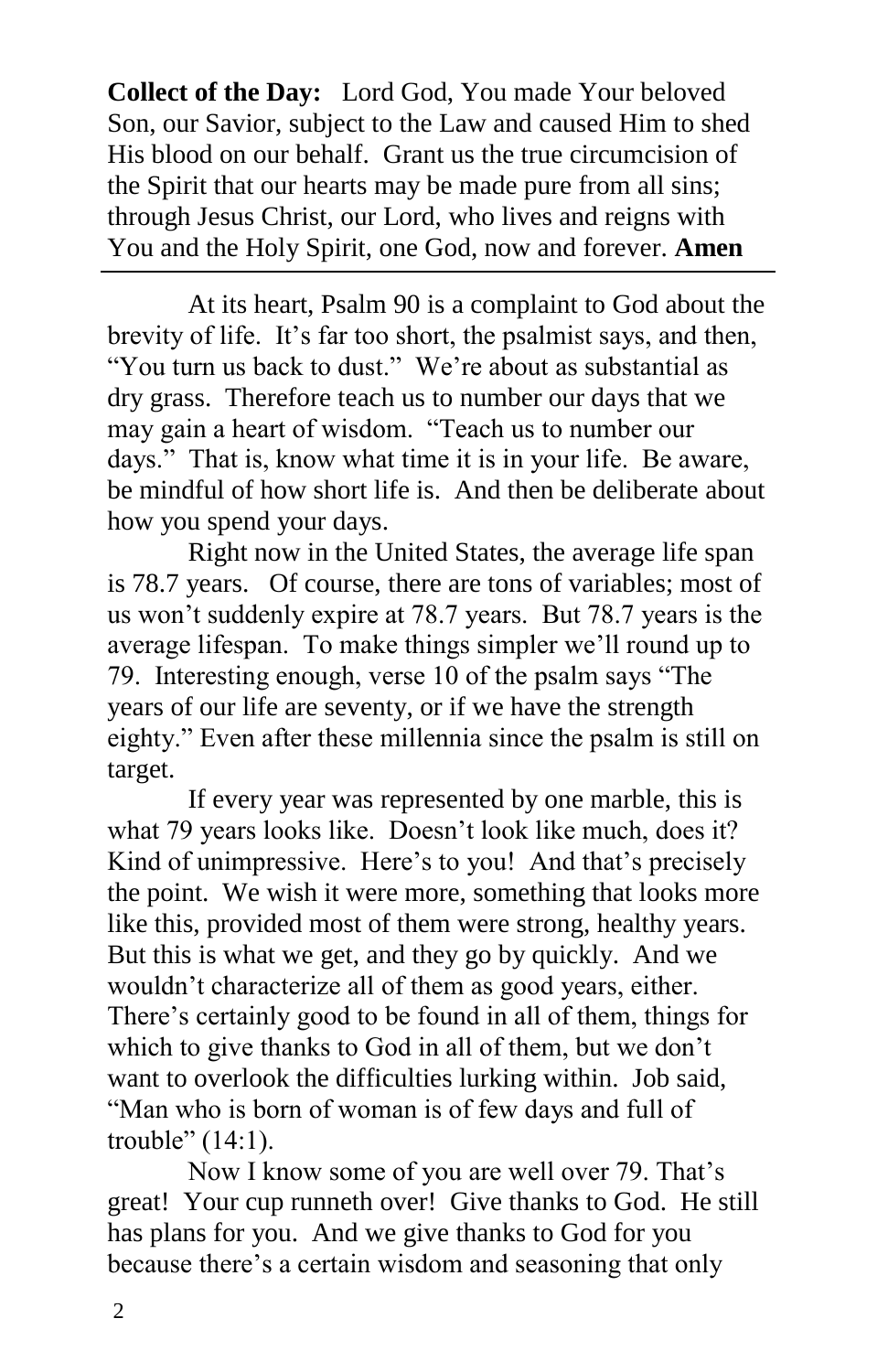comes with years. But if my hunch is right, even if you're in your 80's or 90's, most would say the years went by very quickly.

And that's the complaint of Ps. 90. When all is said and done, our lives are a flash in the pan. So teach us to number our days so that we may gain a heart of wisdom. Help us appreciate how very short life is, and help us then to live it out to its fullest. At the end we don't want to look back and regret how we used our time.

According to the Nielsen Company (which monitors what Americans are watching on T.V.), the average American watches just over 5 hours of T.V. each day. That's 35 hours a week, or if we were to clump all those hours together, that's  $2\frac{1}{2}$  months a year of nonstop T.V. So, if you live to be 79 years of age, you will have spent about 16 ½ of those years watching T.V. So, let's take away 16 years of your life spent in front of the T.V. [\*\*\*] Friends: that is time you will not get back. That is time watching other people live rather than you living your life. Is this how you really want to spend 16 plus years of your life? Is this how God would want you to spend 16 plus years of your life? Or is there something more purposeful you can be doing, more meaningful, more enriching to yourself and others?

When calling to recruit people to volunteer at church, the most frequent response we hear is . . . "I don't have the time." I'm beginning to think that's not the whole truth and nothing but the truth. Perhaps it's more a matter of how we choose to use the time given us. If for 79 years you spend one hour a week volunteering at your church, that would equal a half year all told volunteering at church. I don't have half a marble, so we'll just put in a small one. Can you spare half a marble to serve in God's name? Can you spare half a marble to make what could be an eternal difference in someone else's life? "Teach us to number our days aright that we main gain a heart of wisdom."

Now, let's throw in the time we spend with social media and surfing the web and using an app on your phone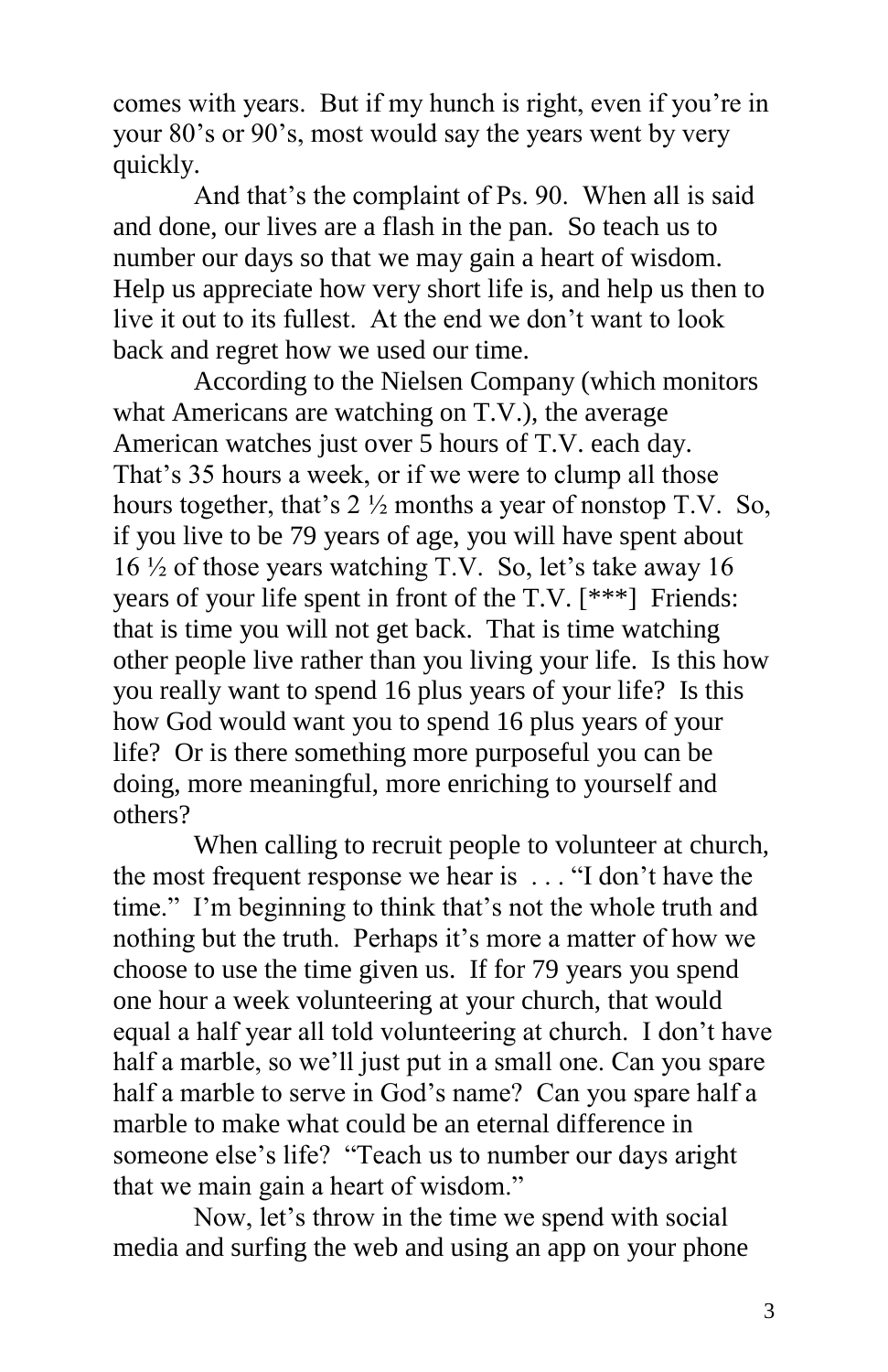and listening to radio. In 2015, the New York Times said we spent 9 ½ hours each day consuming media in one fashion or another. In 2016 that number went up by one full hour a day to  $10\frac{1}{2}$  hours a day. It's still climbing, but for now, that's 34 ½ years of your life consuming media. We already have 16 marbles in this glass representing just the hours we spend in front of the T.V. Let's bring that number up to 35. You can count with me: [16, \*\*\*]. I don't hardly know what to say about that, but those are the years of your life spent consuming media. Have I lost all my marbles, or does that seem like a tragic waste?

When you're young, say 12 years old, you're looking at all this time ahead of you and it feels like an eternity. Time loses some of its value when you have lots of it. But trust the common wisdom of our elders: time flies. Am I saying "Don't watch any T.V. or play any video games?" No, I'm not. But I am saying, "All things in moderation". This is not moderation. God does not smile on this.

So, what are the alternatives for your time? I wonder how good some of our kids could become at piano, for instance, or some other instrument, if you reduced that number of 10 hours a day spent consuming media by just one hour and used it to practice. Practice an instrument one hour a day every day and I suspect you will soon be one of the finest musicians in the area.

Kids, I wonder how much better your grades would be if you reduced that 10 hours of media time and put some of it into your homework. Better grades in grade school and high school usually translate to better grades in college, which often leads to better jobs with a greater salary, and that often affords a more comfortable and secure lifestyle. That's good.

And I wonder what would happen if you started reading one good book after another, books that entertain but also enrich your life. My grandfather was a small time dairy farmer- a quiet man who spent most of his working hours with the cows or in the fields. He had to quit school after 8th grade which was common for farm kids in his generation.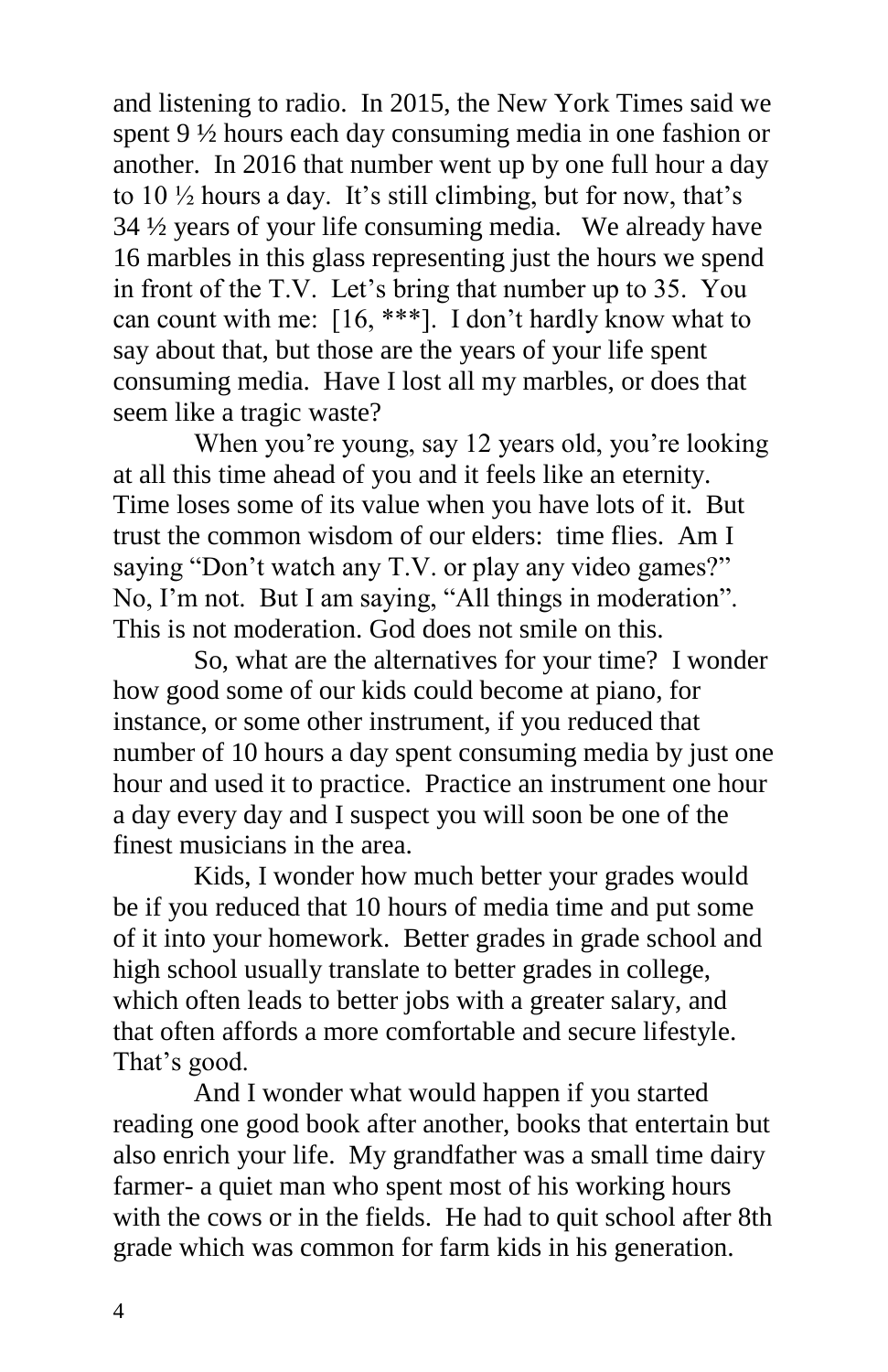But in the evenings he was an avid reader, which made him interesting and articulate and well-educated in ways that I don't think he would ever would have been if somehow he had spent all that time on Instagram or Snapchat.

Teach us to number our days that we may gain a heart of wisdom. I wonder how much happier and healthier you would be by using some of those 10 hours a day to learn a new skill. I get so much pleasure out of my hobbies: cooking, reading, golf, beekeeping, sugaring. Without these things, life for me wouldn't be nearly as rich and rewarding and pleasant. What hobbies might you be interested in learning? Woodworking, fishing, stained glass? If you really wanted to, I bet you could find a way.

And I wonder how much happier you would be and how much happier another person would be if you used some of those 10 hours to find a way to serve your neighbor, or to serve in your church, or to volunteer in your community. Clearly you have the time; it's a matter of how you choose to use it.

I wonder how much more employable you would be if you spent some of that time learning a new skill. Kids, no potential employer will ever ask you in an interview, "So what level did you reach on Call of Duty or Battlefield 1?" And I promise, at the end of your life, you will not look back and say "I wish I had spent more time playing video games."

Parents: a lot of this is on us, isn't it? Maybe if we reduced the time we spend in front of the screens, and reengaged with the kids, good would come of it on both ends of that equation. "Teach us to number our days that we may gain a heart of wisdom".

When you're young, still in school, you feel like you're going to live forever. The age of 79 seems like a very long ways off. But it's really not. If you're over 40 raise your right hand. And if you feel those 40 years generally went by pretty fast, raise your other hand too. (Keep them up.) And if you would like to recommend to the children here that life is too short to burn up a lot of it on the media, than shake both your hands. Teach us to number our days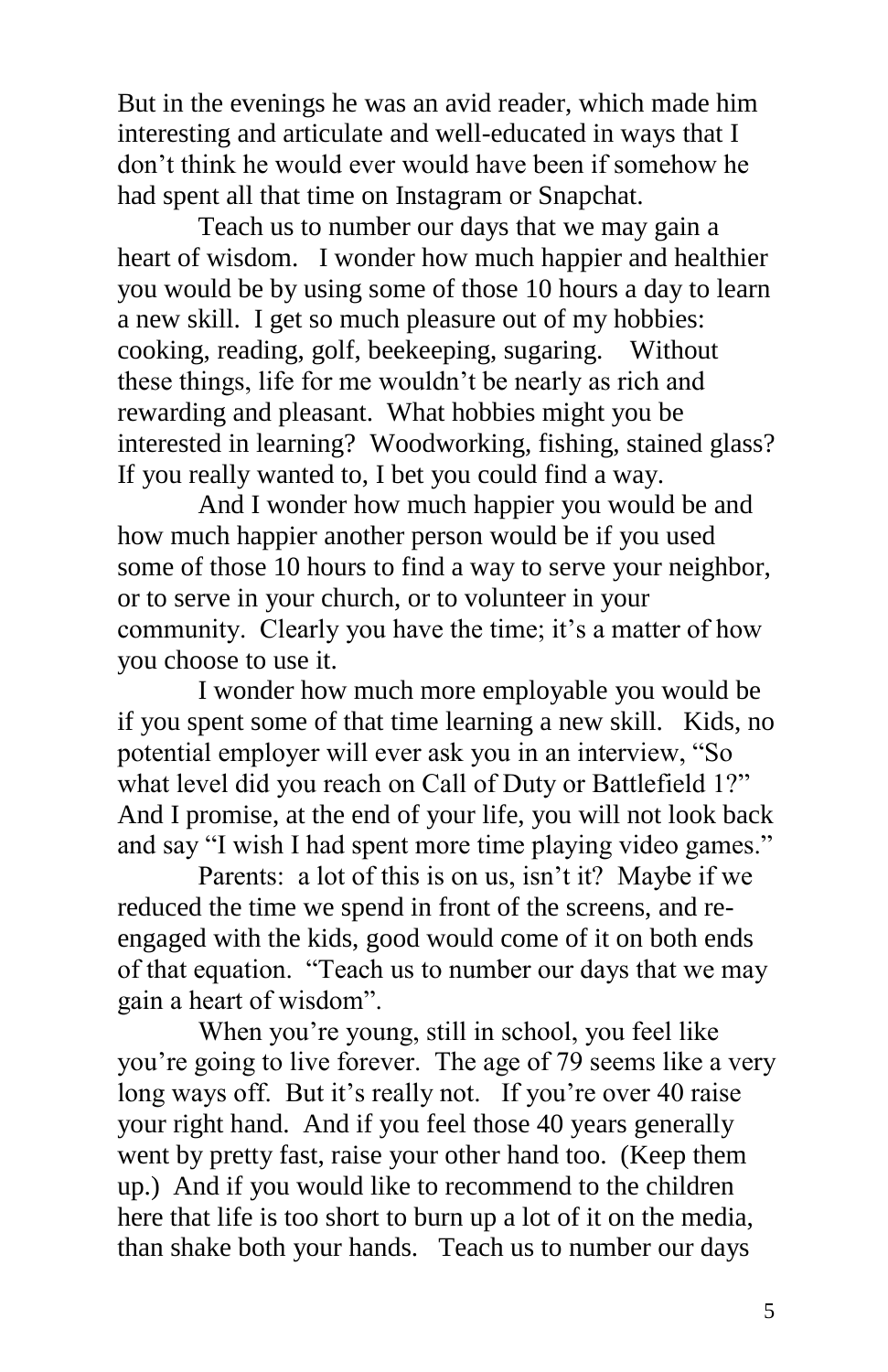so we may gain a heart of wisdom. Once you know that life is finite, once you know you're going to die, you learn how to live.

What else? If you work 40 hours a week from the age of 18 to 65, you will work about 100,000 hours in total, which will equal about 12 years of your life if you did nothing but work. That surprised me. I thought it would have been much more. But I rechecked the math and asked Ron Wille to do the same and it still adds up. We certainly want to make good use of that time. But again, it's only 12 or so years of your life, not enough time, in my opinion, to let it define who you are. Your work is one part of who you are, but God has given you other vocations, such as father, daughter, citizen, neighbor, student, worker.

Suppose you're planning to retire at the traditional age of 65. On average, you're going to have 14 more years to live [show the jar]. For some it will be considerably more, for others, considerably less. But for argument sake, let's go with the average. This is not a time to waste, is it? If anything, this time is more precious because there's less of it. You'll set yourself up to be miserable if you think "I'm going to fill this with golf" "with fishing." That's no better than playing video games all day. (Don't take my word for it. Kids, where are you? If you're 18 or less, raise your right hand. If you agree that it would be a terrible waste for grandpa to do nothing but golf for the rest of his days, leave your hands up.) There you have it. All things in moderation. What's good for the goose is also good for the gander.

Experts say if you want to be happy and healthy in retirement, don't think of this as a long vacation, but more as a career change. Live with a sense of purpose. This is a time of promise and productivity. This is time to take all those experiences you've accumulated, all those skills, and put them to good use. Turn your passions into purposeful living. If you love to read, help a youngster learn to read. If you love to work with wood, help a grandchild learn a new hobby. Be a big brother or big sister. Volunteer in the community and at church.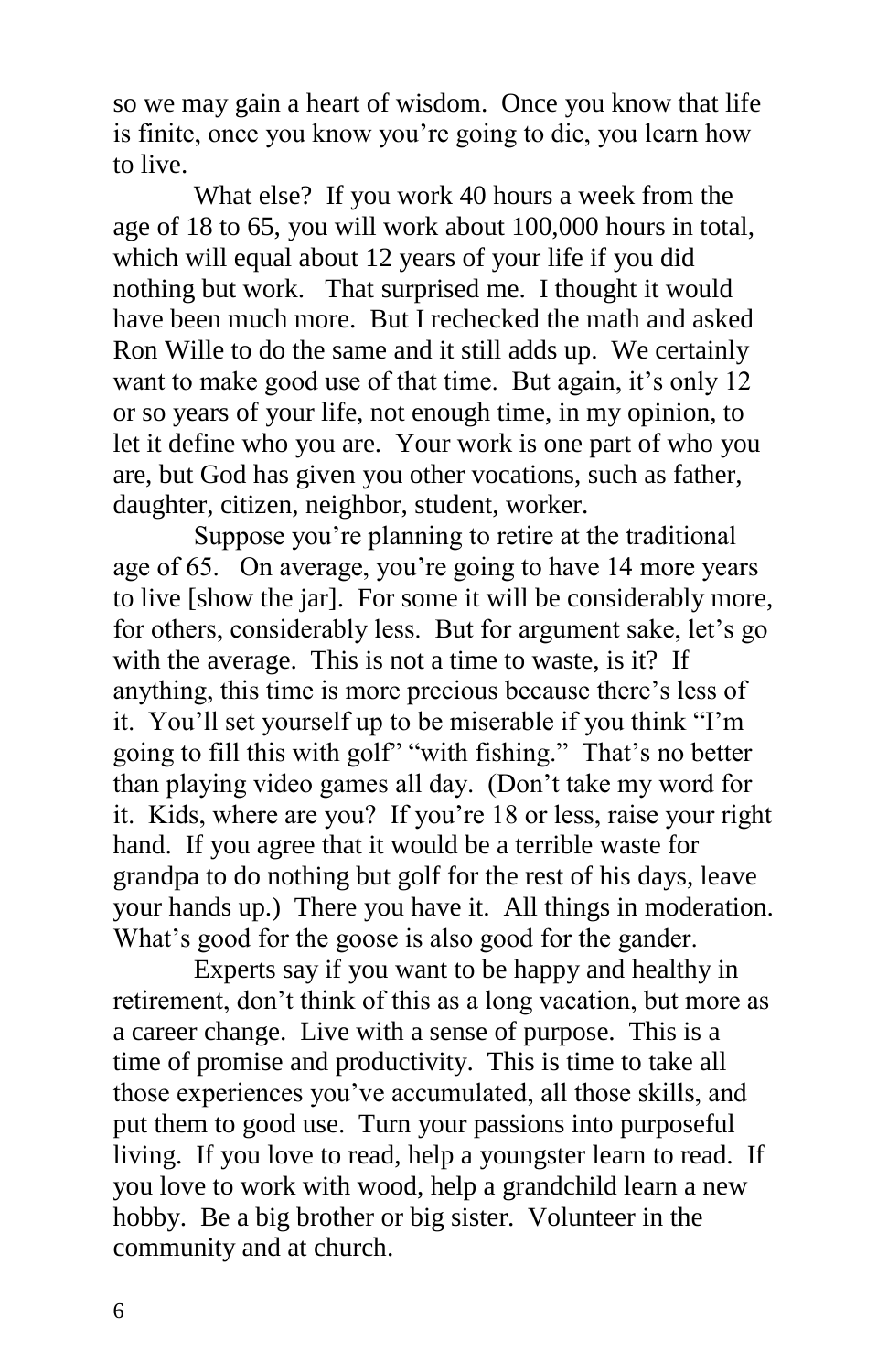What else? If for 79 years you come to church once a week for worship, again you will have spent about half a year in church. Half a marble to thank and praise him for the 79 other marbles. Half a marble to thank and praise him for the eternal life to come! Half a marble during which God promises to feed and nourish and sustain your faith through Word and Sacrament! In the grand scheme of things, I don't think that's too much of an infringement on your time. You know, I ought to start preaching longer sermons to turn that half marble into one big one, something like this one . . . or maybe this one!

On a more serious note, it does make me wonder how on earth the church can ever compete. If you're an average American, you spend about 81 hours each week being fed a constant stream of modern American media. If you come to church, that's about an hour a week. 81 to 1. How can the church compete with that? We kid ourselves if we think 81 hours a week of modern American media doesn't have a massive impact on what we believe, and the values we hold. And what does this mean for the one who only comes sporadically? If someone comes just once a month, he will have consumed roughly 140 hours of media before we have a crack at him for about an hour. I don't like those odds.

My only consolation is the fact God's Word is stronger. Once he said "Quiet! Be still", and it was just three little words, yet they settled an angry sea. Once he said, "let there be light", and there was a canopy of stars above our heads. God's Word is stronger. It is living and active.

So, this is your life. Count your marbles. [Combine the two left jars and take away the two right jars.] How are you going to live it out? It's never too late to make God-pleasing changes about how we use our time. The lesson of the marbles is that no part of life is superfluous, or unimportant. There's no part of your life where time can be wasted. No part of life is cheap. All of it is full of potential and possibility. All of it has been redeemed. All of it has been forgiven by the grace of God in Jesus Christ. I'm glad we're celebrating communion tonight, because his blood covers over and